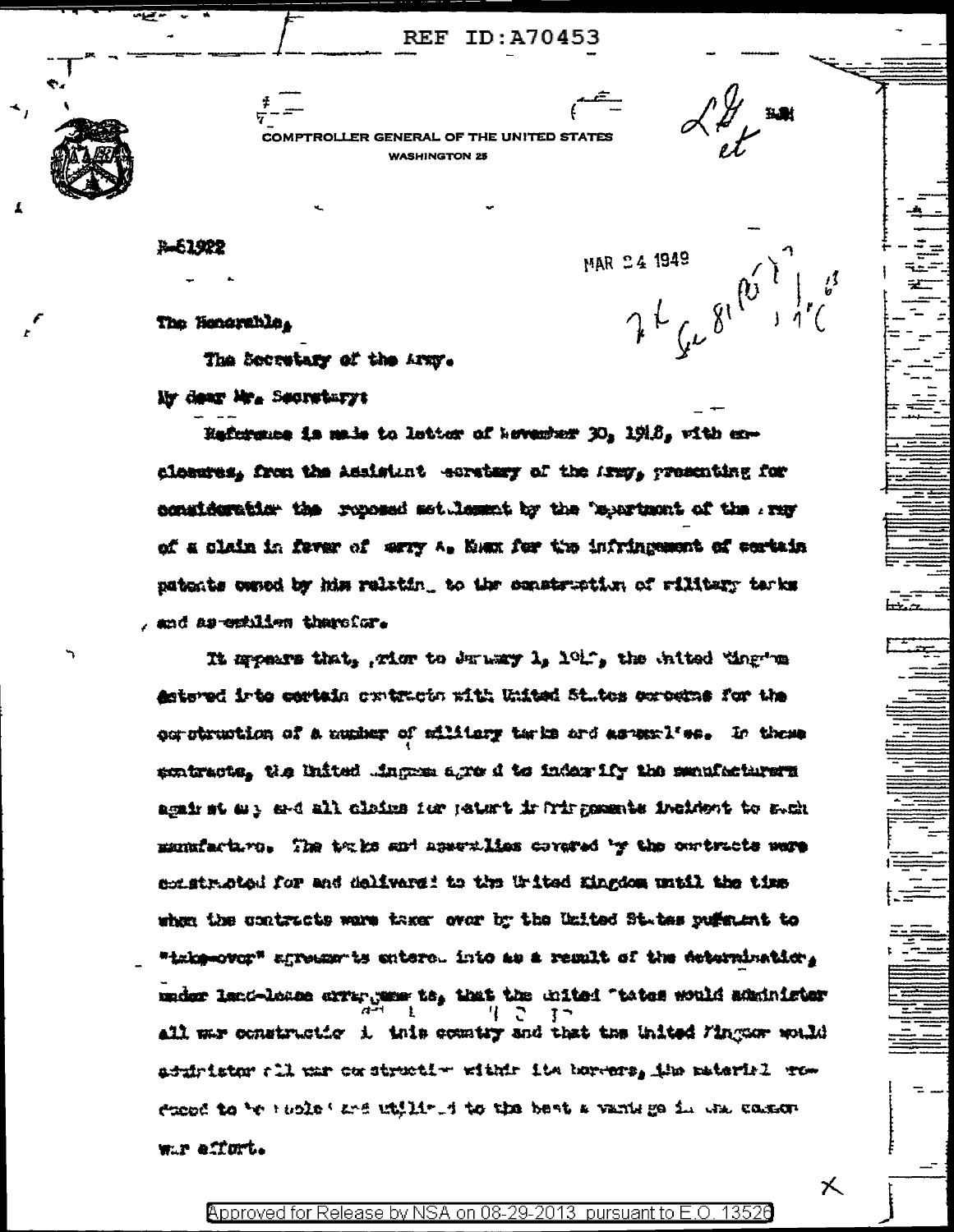内田 E2407A70453

22450-4

 $\mathcal{N}_{\text{eff}}$ 

⋞

h  $\begin{bmatrix} 1 \ 1 \end{bmatrix}$  E.

ť ر<br>ابريل į

 $\frac{1}{4}$ J

 $\mathbf{r}$  $\epsilon_{\rm f}$ 

> 8 ta<br>1

 $\frac{1}{4}$ į. **SALE ASSOCIATIONS** Lineard to me the second and the street the street the street part purpose inventions is juin tot, coincidentially givin, so the inited States certain impression of a militury tank construction. The elding is a success of the marked of the set in a success of Little, the cine of state group of the five Spaces

> Ã,  $\left| \cdot \right|$

 $\mathbf{u}$ 

 $\overline{\mathbf{S}}$ 

 $^{\sharp\sharp}$ 

Á

 $\frac{1}{2}$ 

 $\frac{1}{2}$ 

|||<br>|||<br>||||

l, litz (Tresties and Other International Acts Sories 1513, as amended Enforce singles by the claimath. Three work of the contribute, and all the miles which we have that the elets egainate the mannitreverse. which person against the claimer should the claim that the contract of the contract of the contract of the claim of the claim of the claim of the claim of the claim of the claim of the claim of the claim of the claim of th Agreement reads in pertinent part as follows Eingins surained into a Petersian's Agreement en Agreement en Einster de Scheider sent to index: it tre unus movimers again and anchor, Harda VI 1016, 60 8104 1566), Article VIII af ta i deta Tromeiscogn adi muli earmell wit altitu bus "setze bettel edi to" bus yo" and took place with early state of the three prisons when the the state stages becaus liable to the olaims for all small samidates witeb of the bolts and early both in the continuous final indicate, in the first state It like been deterstand admit detertively that the same also re-Tim Dritch forwards and the Hiller Thank, by relation of the agreem- $\frac{4}{1}$ **Line littles** 

부사람

va a s trans to the proposer of this paragreph (a) claims assessed by the continue of the continue of the second proposer is the continued of the first of the continued of the continued of the continued of the continued of and save kursloss sach contractors or annouteroriens agisst ary **SACTOR CALIFORNIA DESCRIPTION OF SACTOR CALIFORNIA CALIFORNIA CALIFORNIA CALIFORNIA CALIFORNIA CALIFORNIA CALIFORNIA CALIFORNIA CALIFORNIA CALIFORNIA CALIFORNIA CALIFORNIA CALIFORNIA CALIFORNIA CALIFORNIA CALIFORNIA CALIF** stream that the state of the stream  $\frac{1}{k}$ 

 $\leftarrow$ 

 $\frac{1}{4}$  $\frac{1}{2}$  $\mathbf{f}$  ।<br>|-<br>|हो ||

 $\mathbf{I}$ 

 $\frac{1}{1}$ 

 $\begin{array}{c} 1 \end{array}$ 

 $\ddot{a}$ 

Article D. (b) of the same agreement recose

Ŧ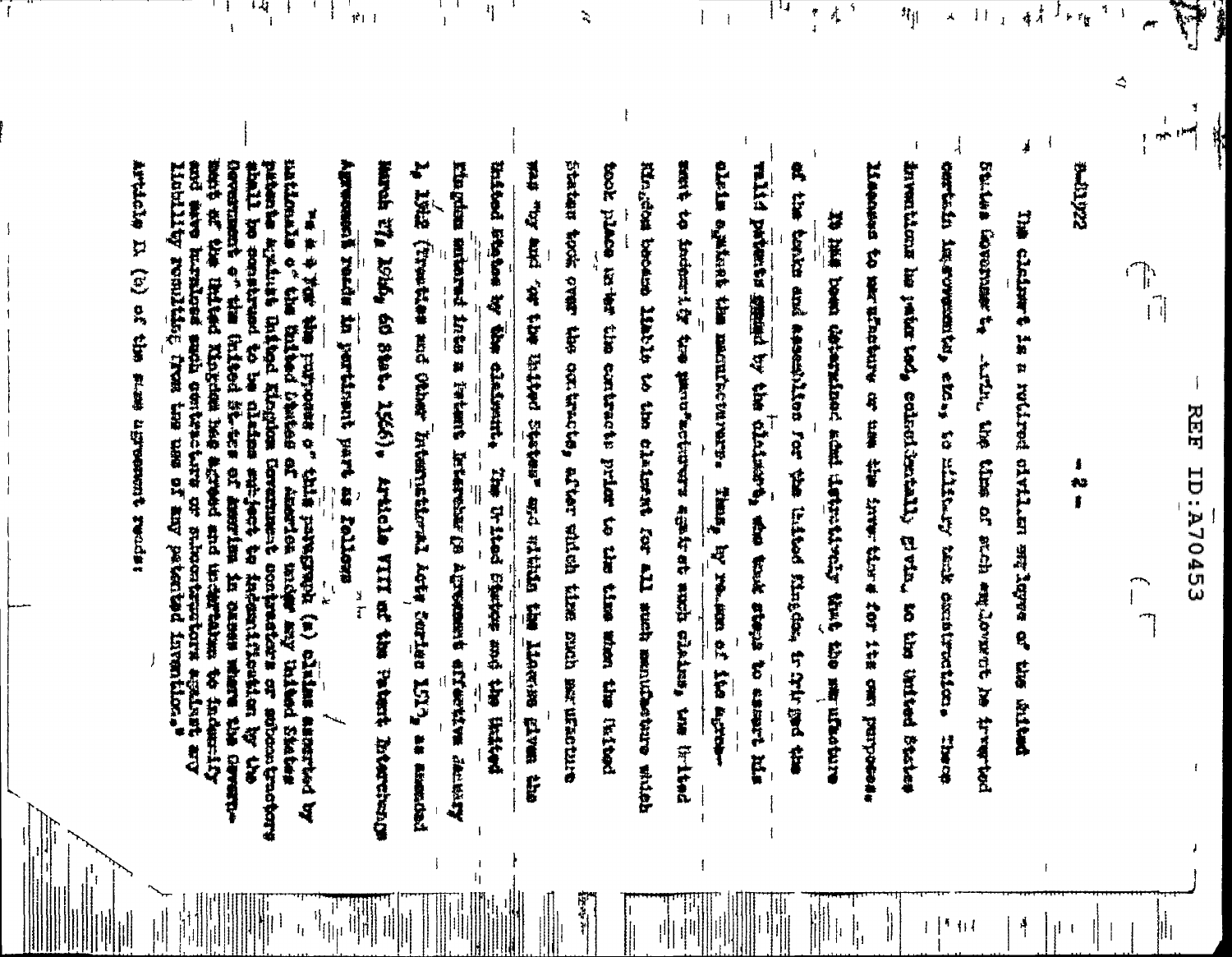and the pathology and the collection of the collect of the second and the second the second collection of the collection of the collection of the collection of the collection of the collection of the collection of the coll Agreement **DE TANT RO** 

victus an follomu **ROOM** Article TTE of the Faters Internation agreement, امہم **CERTIFY**  $\frac{1}{2}$ 

 $\mathbf{1}$ 

second the terminal position of his covering construction cling the intime was associed to the main the clinical selfort slations for infrigements by maritimide between boundary Ly 1912, your later, where you had the later than a bulld pay 635,000 to the lyil2, and (2) a , rosed and a contract compresion animisied with King the fame and accept the state of the state of the state of the state of the state of the state of the state of the state of the state of the state of the state of the state of the state of the state of the state of th United Kingdom and the Dapartment of the raw resulted in (1) Family are the Armoritan the lendination ask (5 big 11's fave them made availation of 1947, under a patent interuidade agenta exacutad puremat to" univer the mechanic "Valuation Aid Incontractors ... which is a result of the contractor the President in the Seems influstance depropriations and 1916, date of the Patent International Arcounting the of the state index of a state signal and the state of the state indice. matricken maint yook place were welch in really and 医花仁 化乙酸乙酸酯 医红斑 医小脑 医中枢性的 医大脑下颌 计数据数字分析程序 电识别的复数使过程 化反应性的 人名阿拉伯 an agreement where the claimant anounted ally GCO from this of Apparently purso to these provisions, the United Eingdam laroticalisms between the claiming, the Punts appropriated to **START CALL RISPLACE** ď Ķ

**Dispose on** 地域の やい 中華 **FRANCH** audi diaim through negotiations linitary Placement American still, work befall on soliding as any sach dising the German **PART THE GURMER TO THE CONTROL OF THE CONTROL OF THE CONTROL OF THE CONTROL OF THE CONTROL OF THE CONTROL OF T Channel** 

**REF ID.A704533** 

 $\mathbf{r}$ 

 $\mathbf{r}$ 

 $72413 - 4$ 

W<br>}

 $\frac{1}{\lambda}$ 

 $\begin{matrix} \mathbf{y} \\ \mathbf{y} \end{matrix}$ 

Ý.

 $\Phi_{\rm L}$ 

الرا

ż,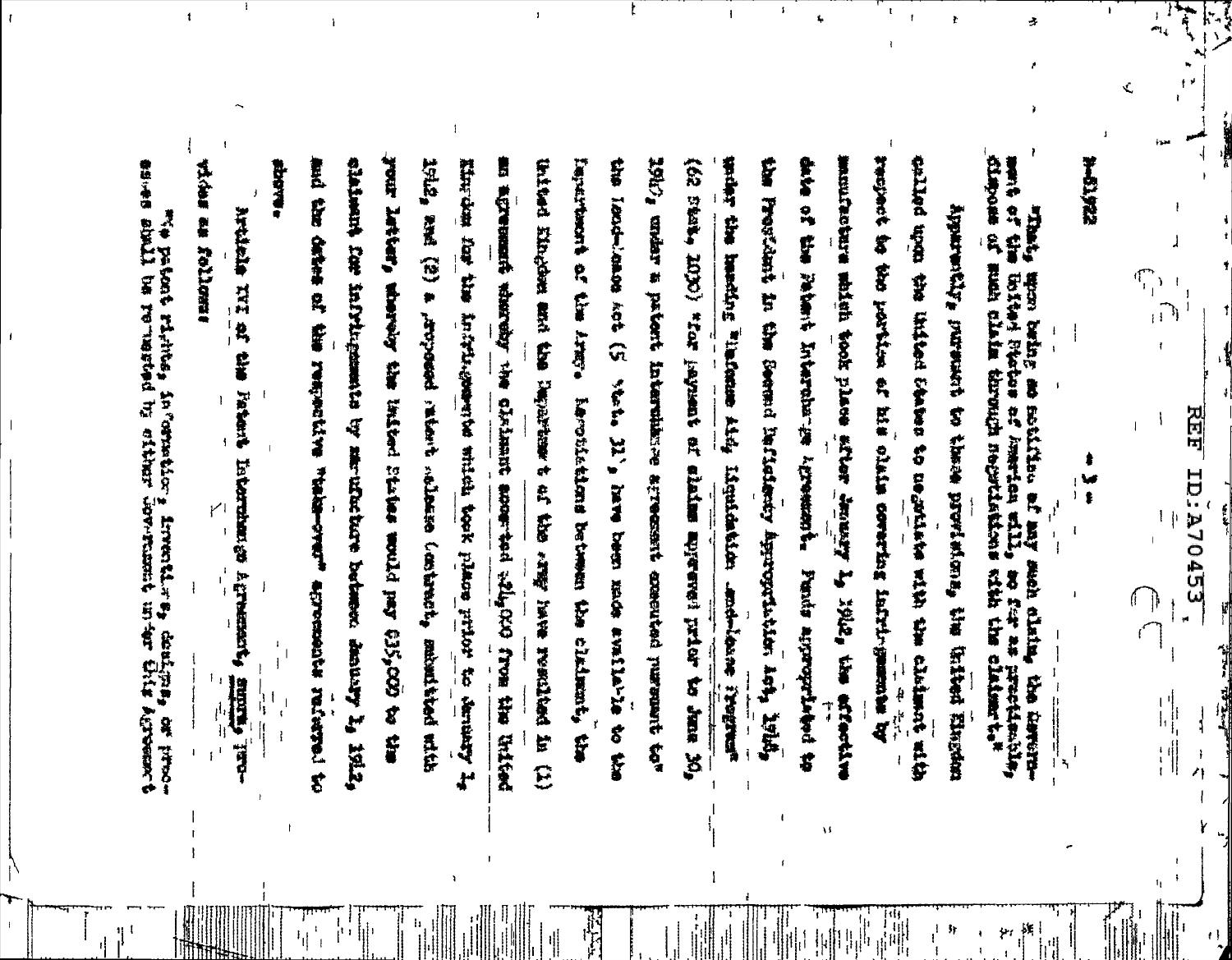习时 **ID:A70453** 

们

**Surgers** 

ी<br>स  $\mathcal{A}_\text{r}$  ,  $\mathcal{A}_\text{r}$ 

 $\frac{1}{2}$ 

đ

禁令者 复数红红 化苯甲 清武はず **Supplier of the state of the state of the state of the state of the state of the state of the state of the state of the state of the state of the state of the state of the state of the state of the state of the state of t** mot x or this aggement agety in megain the big online in and the first **PLUSH MANGER** ed termines of the 物 计算器 总统经理 長村 金沢町 覆 着气 REPORT TO THE THIRD 品牌消费 **TLANGER** w returning Eq. ombiguel shitmen in universe a that the satisfact tothing must liment with i invantio as designes, er processes) previesed Government on the where her a covering most patent righter The contract of the second second resolution of the contract of the second second second resolution of the second second second second second second second second second second second second second second second second sec enternational fr **SHA PARKERSHIP OF THE CARD ONE**  $\ddot{\mathbf{r}}$ Artist **ATHER** bitina afsreemid manil, ir other-**School**s of a 医红雪粒 **Ric** commentation in the first **THE PASS ARRIVE** License at  $+ \frac{1}{2}$  $\ddot{x}$ **SURFACES SOUTHERN AND ADDRESS Implies** Zener. 京都

计晶体

in anistana or demonstrate 14 1842, and sontinued in anista on the coŧ 具金属 **Basic Property Party THE R.P. TO THE SERVER OF STREET** assessed virtue to the collection and increase sa other markets forthermore in 石室 **The contrast of the Change of the Second Second Second Second Second Second Second Second Second Second Second Second Second Second Second Second Second Second Second Second Second Second Second Second Second Second Secon** by settling confirmation length tries into this in International Agreements quoted at perite baya intendet to somkindi 医叶飞管的 等效相应量 **EXECUTIVE** mental to estruce a contractant shiftstare t 新好 **N THE REFLECT** F 地理社 PERSONALLY STATES STATES Nagram's contractively to lederate and several 我国社会 经计算 一样 单 **BETWEEN Works we then the control of the state** I WAS IN STRAIGHT AN APP WORLD DINNE ■ 精神の理論 it sould soon that purserve **Articles** Except To Linear Conformer and production (see a **不可以** 《松陽川県西の赤谷 会員 代3番 **Particles A reference of the contract of the contract of the contract of the contract of the contract of the contract of the contract of the contract of the contract of the contract of the contract of the contract of the contract o** İF alently enviro the factors F iji<br>Ili 在 新鲜的 计数据 的复数医学 医心理 第12回 4 氏 医普通 中国 单项单位 古经验费坊工业 **REAL PART PART PARTS** str **Harpton Hill Charles Maried** the Agreement 算 黄色球 高 和 燃料等风 i 第六章

**Trage** 

्म<br>सुम्राम

 $\mathbf{r}$ 

 $\mathbf{r}$ 

é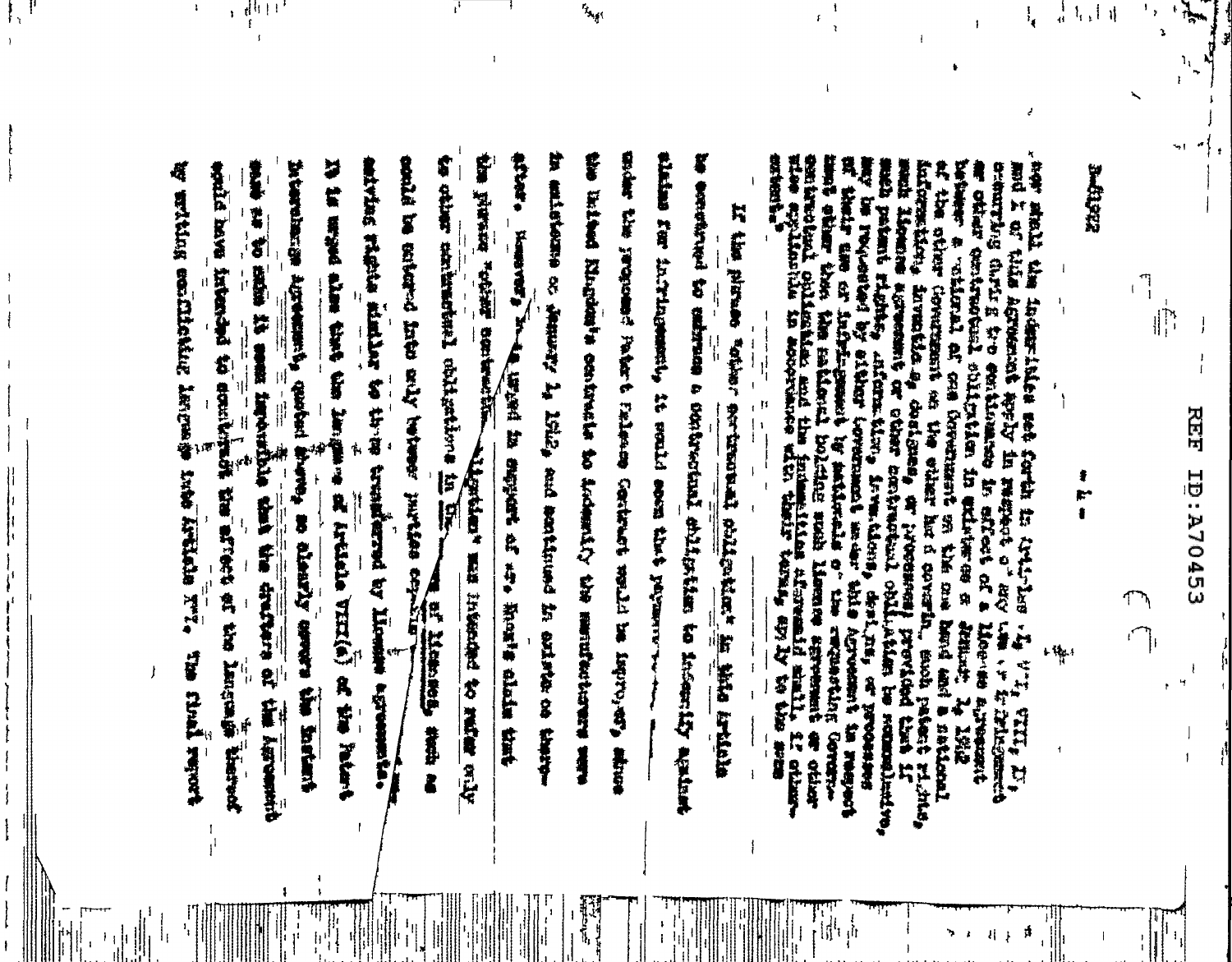**REF ESAPOTATO** 

 $\left\{ 1, 3 \right\}$ 

 $\mathcal{L}_{\mathbf{q}}$ 

22610-1

ł

ţŋ  $\mathbf{r}$ 

 $\mathbb{Z}^1$  i

 $\begin{pmatrix} 1 & 0 & 0 & 0 \\ 0 & 0 & 0 & 0 \\ 0 & 0 & 0 & 0 \\ 0 & 0 & 0 & 0 \\ 0 & 0 & 0 & 0 \\ 0 & 0 & 0 & 0 \\ 0 & 0 & 0 & 0 \\ 0 & 0 & 0 & 0 \\ 0 & 0 & 0 & 0 \\ 0 & 0 & 0 & 0 \\ 0 & 0 & 0 & 0 & 0 \\ 0 & 0 & 0 & 0 & 0 \\ 0 & 0 & 0 & 0 & 0 \\ 0 & 0 & 0 & 0 & 0 \\ 0 & 0 & 0 & 0 & 0 & 0 \\ 0 & 0 & 0 & 0 & 0 &$ 

on what is searly by the search every working the said the in to the secretarization in the maritain chainman of the solution the the international international specialist would imaginate article was to avail aitwaising in which licenses requisitioned Article XVI, but it indimite the time primary propose of that inglish-qantan Fatel Ketukang Committee the Sites light literate the at the crimin prime prime is defined in 1942.

 $\frac{1}{4}$  $\frac{1}{1}$  $\mathcal{A}$ 

 $\mathbf{I}$ 

Black with the statements the catterious for all in the second In a lutter dated learn lig 1845, from the under Secretary of

abliguation of the type regressived by the indemniture given by its form to the community of the community of the community of the community of the community of the community of the community of the community of the commun wanakisalaha Alla mosa perwana tang pendikung tahu melemekandung ter mith other persecs more immethately funiliser rish the interstor and<br>eperation of the Patest Diterchance Agreement, indinding represent-<br>stires of the Rrithal Coverneut was bere "eer can ordred with these ĥ icas tops inveloped in the Endx eases and that to interpret the worlds Î **ASSES** E for thish Coronnument to Austrian nempferent extens are examine would not her her the fact with the content of the content of the content of the content of the content of the content of the content of the content of the co 一般 川川 informations of the signatory governments to accountly to the state for the state of the state of the state of the state of the state of the state of the state of the state of the state of the state of the state of the sta We we are also consultatives of this caparitance. Nowe also also consulted **BIRS UNITED With First Relations**  $s^4$ ţ

ing the templature the the state state of the state state of the state of the state of the state of the state of the fact of the state of the statement and all the statement and the state hand as the the sheether. I part-the see that for the parts grads and, and a spootbelly share the contracting particles are in a great in the experimental diffusion of the targetter internation placed on

 $\frac{1}{2}$ 

 $\mathbf{A}^{\mathrm{eff}}$  $\mathbf{r}$